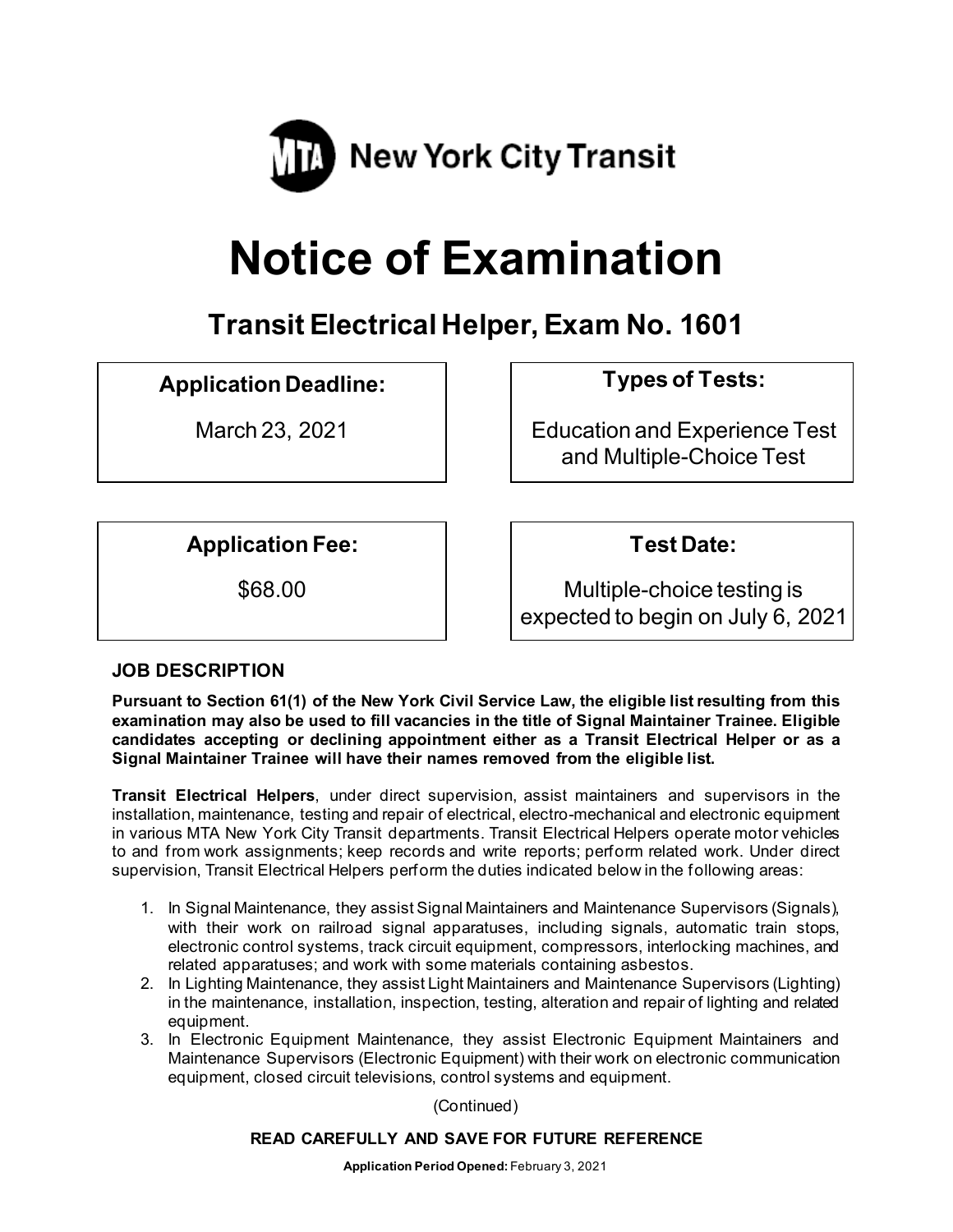#### **JOB DESCRIPTION (Continued)**

- 4. In Elevator and Escalator Maintenance, they assist Elevator and Escalator Maintainers and Maintenance Supervisors (Elevators and Escalators) with their work on elevators, escalators, electrically operated drawbridges and all related electrical and mechanical equipment.
- 5. In Ventilation and Drainage Maintenance, they assist Ventilation and Drainage Maintainers and Maintenance Supervisors (Ventilation and Drainage) in the maintenance and repair of ventilation and drainage systems, including fans, blowers, compressors, pumps, sewage ejectors and related equipment.
- 6. In Power Distribution (Third Rail) Maintenance, they assist Power Distribution Maintainers and Maintenance Supervisors (Power Distribution) with their work on contract rail power distribution systems, including positive and negative cables, rail connections, circuit breakers and related equipment.
- 7. In Electrical Power Maintenance, they assist Power Maintainers Group B, Power Cable Maintainers and Maintenance Supervisors (Electrical Power) in the maintenance and repair of mercury arc and silicon rectifiers, rotary converters, high tension switch gear, automatic relay panels and circuits, power, telephone and fiber optics cables, and auxiliary equipment and accessories; and work with materials containing asbestos, mercury and lead.
- 8. In Telephone Maintenance, they assist Telephone Maintainers and Maintenance Supervisors (Telephones) with their work on telephones, intercom systems, emergency alarms, fire alarms, cables, electronic and other communications systems and materials containing asbestos.

**Signal Maintainer Trainees**, under close supervision, receive a course of training both in the classroom and on the job, leading to qualification and competency as a Signal Maintainer in the installation, maintenance and repair of electrical and electronic equipment in the Maintenance of Way Division of the Department of Subways of MTA New York City Transit.

Some of the environmental conditions experienced and physical activities performed by Transit Electrical Helpers and Signal Maintainer Trainees are: climbing and descending ladders and stair ways; walking on and between catwalks and roadbeds; hearing audible signals such as alarms bells, train whistles and horns; working in confined areas; lifting and carrying heavy material and equipment; observing colored light signals in tunnels, on elevated tracks, and on open-cut road beds; differentiating color-coded wires, and working outdoors in all weather conditions.

**Transit Electrical Helpers** in Electrical Power Maintenance may work in the presence of infectious and biological waste.

**Special Working Conditions:** Transit Electrical Helpers and Signal Maintainer Trainees may be required to work various shifts including nights, Saturdays, Sundays and holidays.

(This brief description does not include all of the duties of this position.)

#### **SALARY AND BENEFITS**

- 1. The current minimum salary for Transit Electrical Helpers working in Electrical Power Maintenance is \$22.89 per hour for a 40-hour week increasing to \$32.71 per hour in the sixth year of service.
- 2. The current minimum salary for Transit Electrical Helpers working in other subdivisions is \$22.38 per hour for a 40-hour week increasing to \$31.98 per hour in the sixth year of service.
- 3. The current minimum salary for Signal Maintainer Trainee is \$23.66 per hour for a 40-hour week. Upon advancement to the title of Signal Maintainer, the salary is expected to increase to \$39.47 per hour for a 40-hour week (based on the current minimum salary).

(Continued)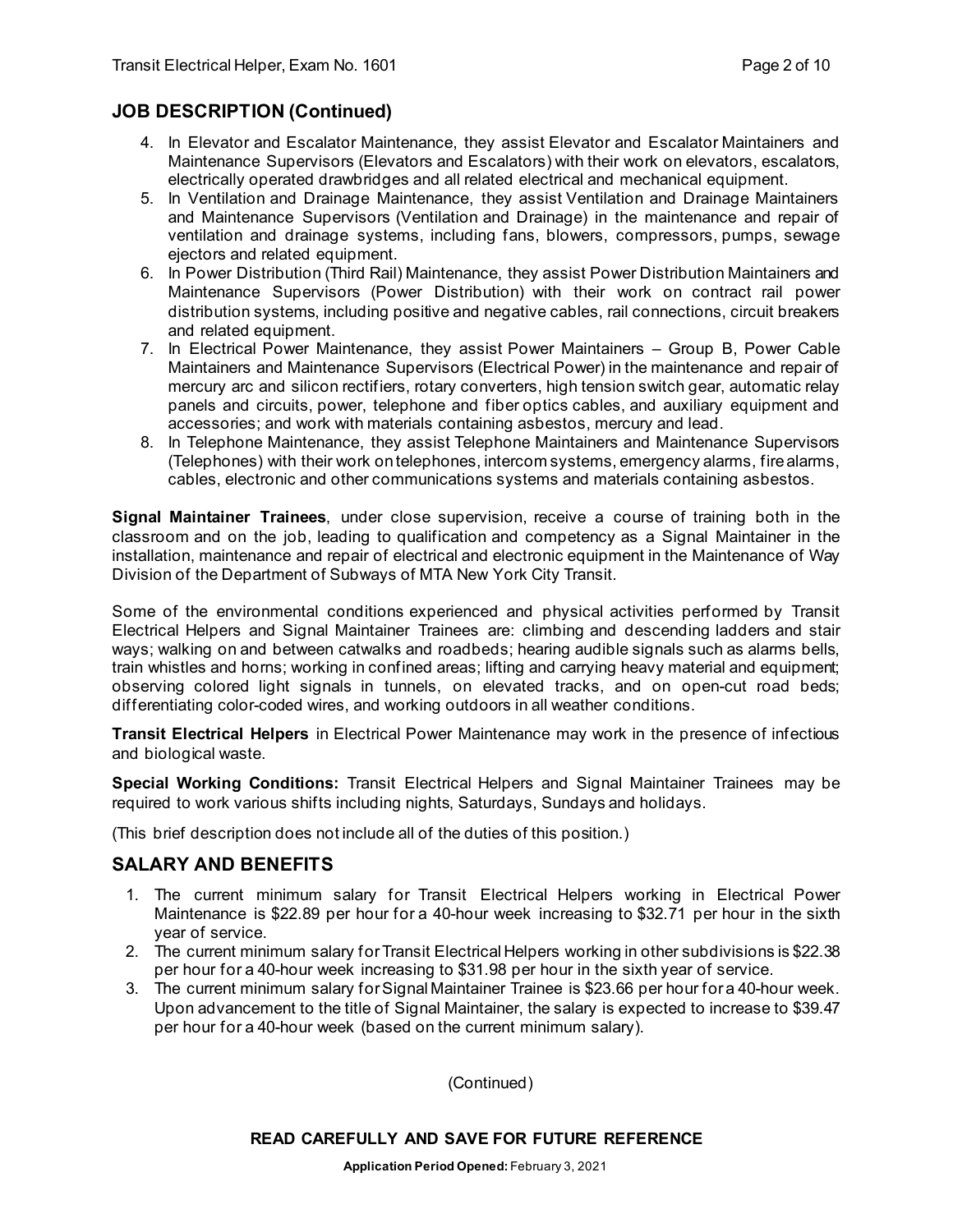# **SALARY AND BENEFITS (Continued)**

These rates are subject to change. The benefits of these positions include, but are not limited to, night and weekend differentials, paid holidays, vacation and sick leave, a comprehensive medical plan and a pension plan.

#### **HOW TO QUALIFY**

#### **Experience Requirements** must be met by **the last day of the Application period. Education Requirements** must be met by **June 30, 2021:**

- 1. Two years of full-time satisfactory experience as a helper in the electrical, electronic, or electromechanical fields in the maintenance, repair, testing, construction or installation of electrical equipment; or
- 2. Graduation from a trade school or technical school, with a major course of study in electrical, electronic, or electro-mechanical technology, or a closely related field, totaling 600 hours; or
- 3. Graduation from a vocational high school with a major course of study in electrical, electronic, or electro-mechanical technology, or a closely related field; or
- 4. An Associate degree or higher degree in electrical, electronic, or electro-mechanical technology or a closely related field from an accredited college or university.

The vocational high school, technical school, or trade school must be approved by a State's Department of Education or a recognized accrediting organization. The college or university must be accredited by regional, national, professional or specialized agencies recognized as accrediting bodies by the U.S. Secretary of Education, and by the Council for Higher Education Accreditation (CHEA).

Qualifying part-time experience will be credited on a pro-rated basis.

You are responsible for determining whether you meet the qualification requirements for this examination prior to submitting the *Application*. If you are marked "Not Qualified," your *Application* fee will **not** be refunded and you will **not** receive a score.

**Foreign Education Fact Sheet (required only if you need credit for your foreign education for this examination)**: If you were educated outside the United States, you must have your foreign education evaluated to determine its equivalence to education obtained in the United States. The services that are approved to make this evaluation, as well as instructions on how to submit this evaluation are listed in the Foreign Education Fact Sheet, which will be attached to this Notice of Examination during the application period. When you contact the evaluation service, ask for a "document-by-document" (general) evaluation of your foreign education. Your foreign education evaluation **must** be submitted directly to NYC Transit's Examinations Unit by the service completing the evaluation. Foreign education evaluations received directly from applicants will **not** be accepted. You may also visi[t http://web.mta.info/nyct/hr/forms\\_instructions.htm](http://web.mta.info/nyct/hr/forms_instructions.htm) to access the Foreign Education Fact Sheet on our website.

**Note:** If you have earned a higher-level degree in the United States that supersedes the level and type of education required to meet the qualification requirements, you do not need to submit a foreign education evaluation. However, you must indicate that you have completed the higher-level degree in the United States; proof of acceptance into an academic program or school is not sufficient to determine satisfactory equivalency.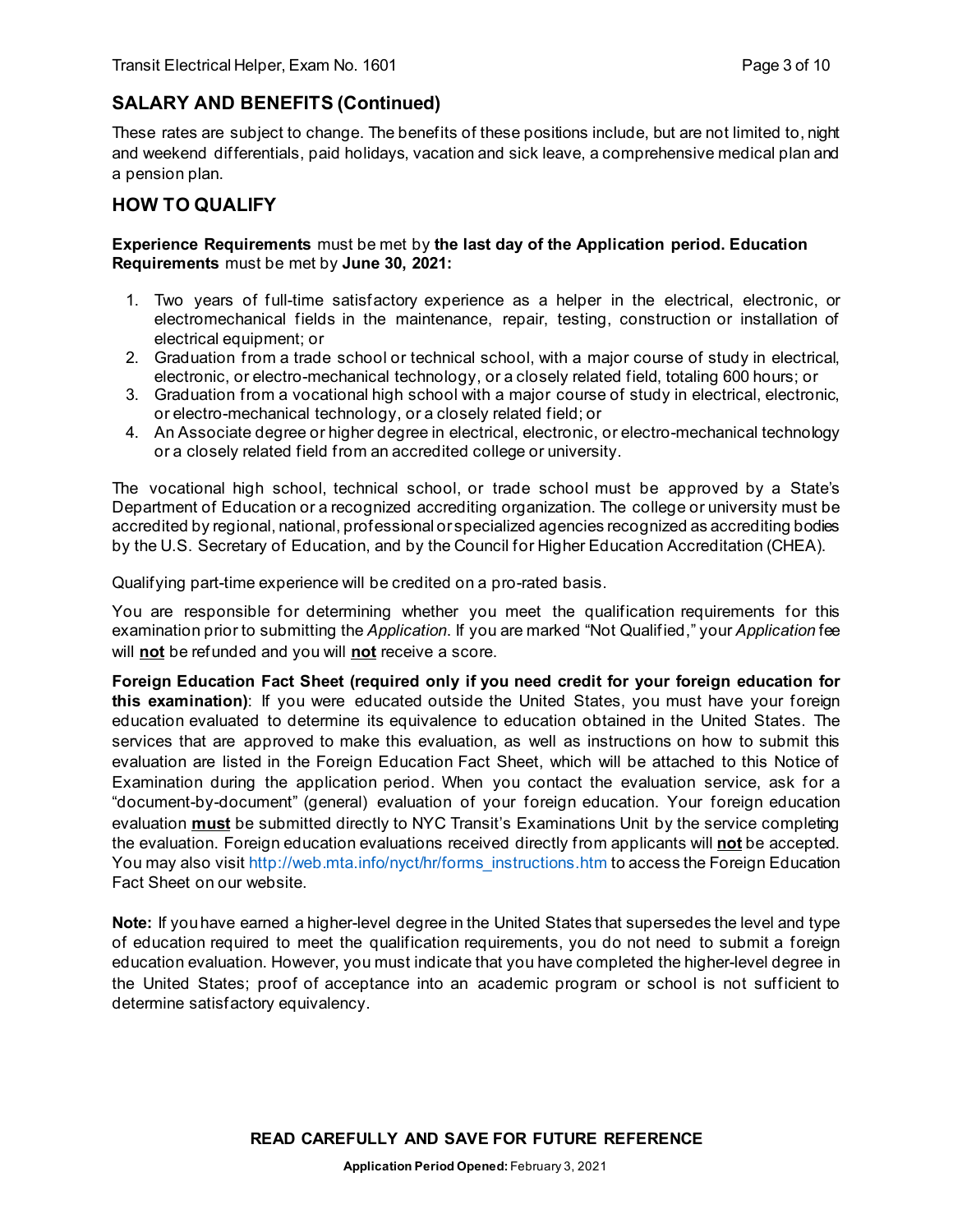# **REQUIREMENTS TO BE APPOINTED**

**Driver License Requirement**: At the time of appointment, you must have a motor vehicle driver's license valid in the State of New York with no disqualifying restrictions that would preclude the performance of the duties of this title. If you have serious moving violations, a license suspension or an accident record, you may be disqualified. This license must be maintained for the duration of your employment in the title.

**Drug Screening Requirement:** You must pass a drug screening in order to be appointed, and if appointed, you will be subject to random drug and alcohol tests for the duration of your employment. Additionally, if you have tested positive on a drug or alcohol test or had a refusal to test during preemployment or while employed by a Federal DOT-regulated employer during the applicable period, you must have completed the Substance Abuse Professional (SAP) evaluation, referral and education/treatment process required by federal law in order to be appointed to this safety-sensitive position.

**Medical Requirement:** Medical guidelines have been established for the positions of Transit Electrical Helper and Signal Maintainer Trainee. You will be examined to determine whether you can perform the essential functions of the position. Where appropriate, a reasonable accommodation will be provided for a person with a disability to enable him or her to perform the essential functions of the job.

**Residency:** New York City residency is not required for this position.

**English Requirement:** You must be able to understand and be understood in English to perform the duties and responsibilities of the position.

**Proof of Identity:** Under the Immigration Reform and Control Act of 1986, you must be able to prove your identity and your right to obtain employment in the United States prior to employment with MTA New York City Transit.

**Qualifying Safety Proficiency Assessment:** If you pass the education and experience and multiplechoice tests, you will be scheduled to take the qualifying safety proficiency assessment as vacancies occur. However, based on the projected number of vacancies, it is possible that not all candidates who pass the education and experience and multiple-choice tests will be scheduled for the qualifying safety proficiency assessment. A score of 70% is required to pass the qualifying safety proficiency assessment. In this qualifying safety proficiency assessment, you will be required to demonstrate the following abilities:

- **Oral Comprehension**—The ability to understand spoken English words and sentences.
- **Oral Expression**—The ability to use English words or sentences in speaking so others will understand.

#### **HOW TO OBTAIN AN APPLICATION**

During the application period, you may apply online for this examination (see the Online Applications sub-section below). Or, if you are unable to apply online, you may obtain an electronic copy of the mail-in application package for this examination by emailing a request t[o examsunit@nyct.com](mailto:examsunit@nyct.com) during the application period. The MTA Exam Information Center, located in the lobby of 180 Livingston Street, Brooklyn, NY 11201, is currently closed. If you believe you have a special circumstance (e.g., a disability, military duty) that prevents you from applying as instructed below, please refer to the Special Circumstances Guide referenced in the "Special Arrangements" section below.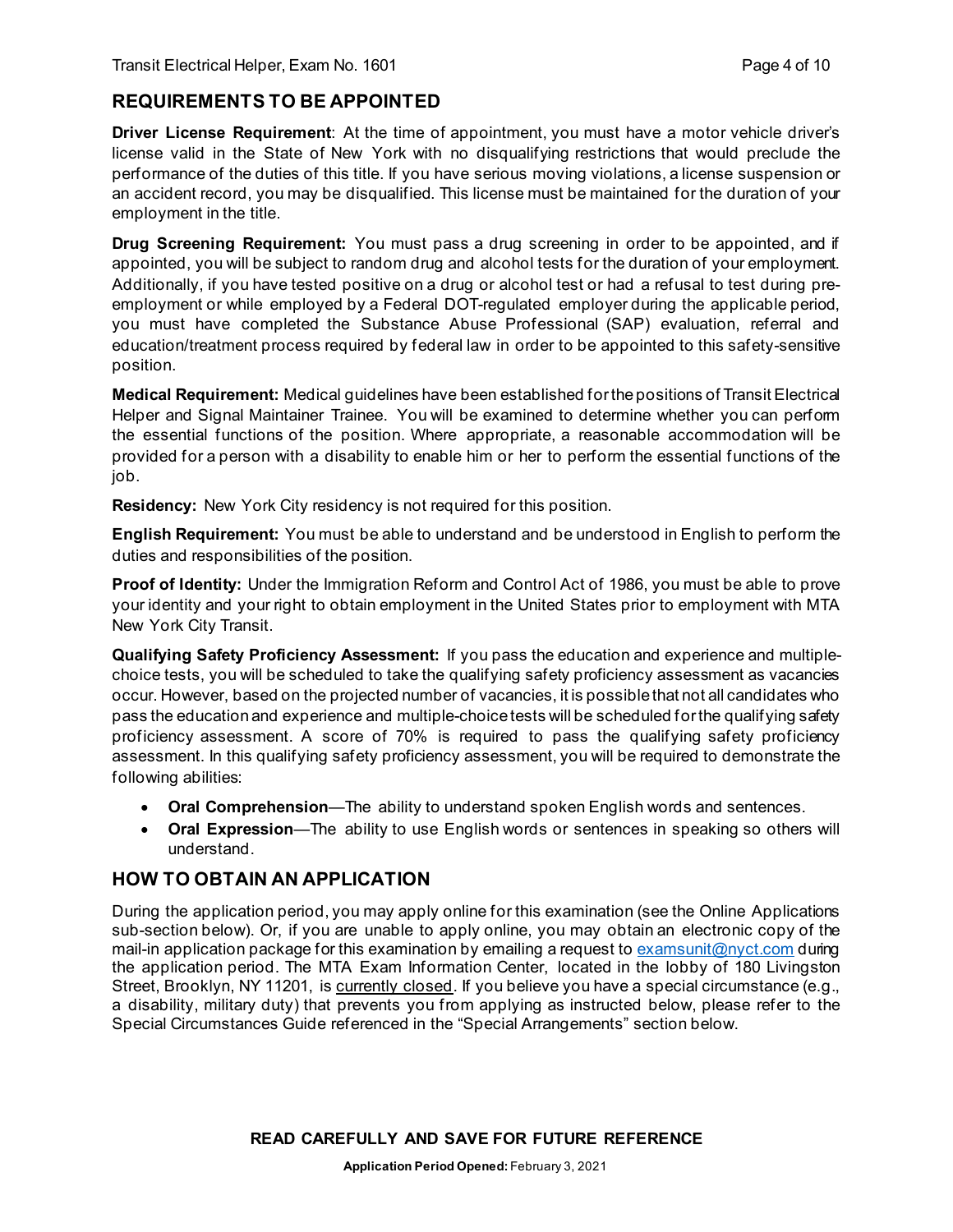# **HOW TO SUBMIT AN APPLICATION**

You must submit an application during the application period, and applications will **not** be accepted in person. Applicants who apply online and wish to request a Fee Waiver **must** only complete the Online Applications Steps 1 through 4 below.

#### **Online Applications:**

- 1. If you are not an active MTA employee, apply using [www.mymta.info/exams](http://www.mymta.info/exams) by the last day of the application period (Active MTA employees can apply using the "BSC" employee portal at [www.mymta.info\)](http://www.mymta.info/). Note: The application system may not function properly with mobile devices or tablets. For best results when applying, please use Internet Explorer, open a new window, and avoid having multiple tabs open in the same window.
- 2. To apply, log into your existing account, or create an account if you do not yet have one.
- 3. Follow the steps to submit an application.
- 4. A confirmation number will appear on the same page after submitting your application (save this number for future reference).

**IMPORTANT**: If you are requesting a fee waiver, you should not complete Steps 5, 6, or 7 below. Instead, by Tuesday, April 6, 2021 you must submit documentation supporting your fee waiver request by mail to Transit Electrical Helper, Exam No. 1601, MTA NYC Transit, 180 Livingston Street, Room 4070, Brooklyn, NY 11201. You must include your full name, last 4 digits of your Social Security Number (SSN), your Applicant ID Number (if known), your online application confirmation number, and the exam title and number with your request. For fee waiver request documentation requirements, please refer to the Fee Waiver Request Guide, which is accessible online at [http://web.mta.info/nyct/hr/forms\\_instructions.htm](http://web.mta.info/nyct/hr/forms_instructions.htm) and will be attached to this Notice of Examination during the application period.

- 5. Below the confirmation number, a Pay Examination Fee button will appear for you to click to open the payment page.
- 6. A major credit card or a bank card associated with a bank account must be used when paying the application fee, and this fee will appear on your credit or bank card statement as "MTA NYCT Exam Fee." Note: Disputing the application fee could result in removal from this examination, and it might affect your ability to apply online for any future examinations.
- 7. You will be sent a confirmation email after you submit payment for the application fee (Save this email for future reference).

Note: If you have trouble paying the application fee after submitting your online application, please visit [http://web.mta.info/nyct/hr/forms\\_instructions.htm](http://web.mta.info/nyct/hr/forms_instructions.htm) to access the Online Payment Tutorial.

**IMPORTANT**: Your application submission confirms that you have read this Notice of Examination, including any dates and the requirements.

**Application Fee**: This fee is generally not refundable. Under special circumstances, you may be entitled to a refund. Please refer to the Department of Citywide Administrative Services ("DCAS") General Exam Regulations' E.3.4 to determine if you are entitled to a refund. Please visit [http://web.mta.info/nyct/hr/forms\\_instructions.htm](http://web.mta.info/nyct/hr/forms_instructions.htm) to access the DCAS General Exam Regulations online. Application fee refund requests, along with any relevant supporting documentation, should be emailed to [examsmakeups@nyct.com](mailto:examsmakeups@nyct.com) or mailed to the address in the "Correspondence" section below.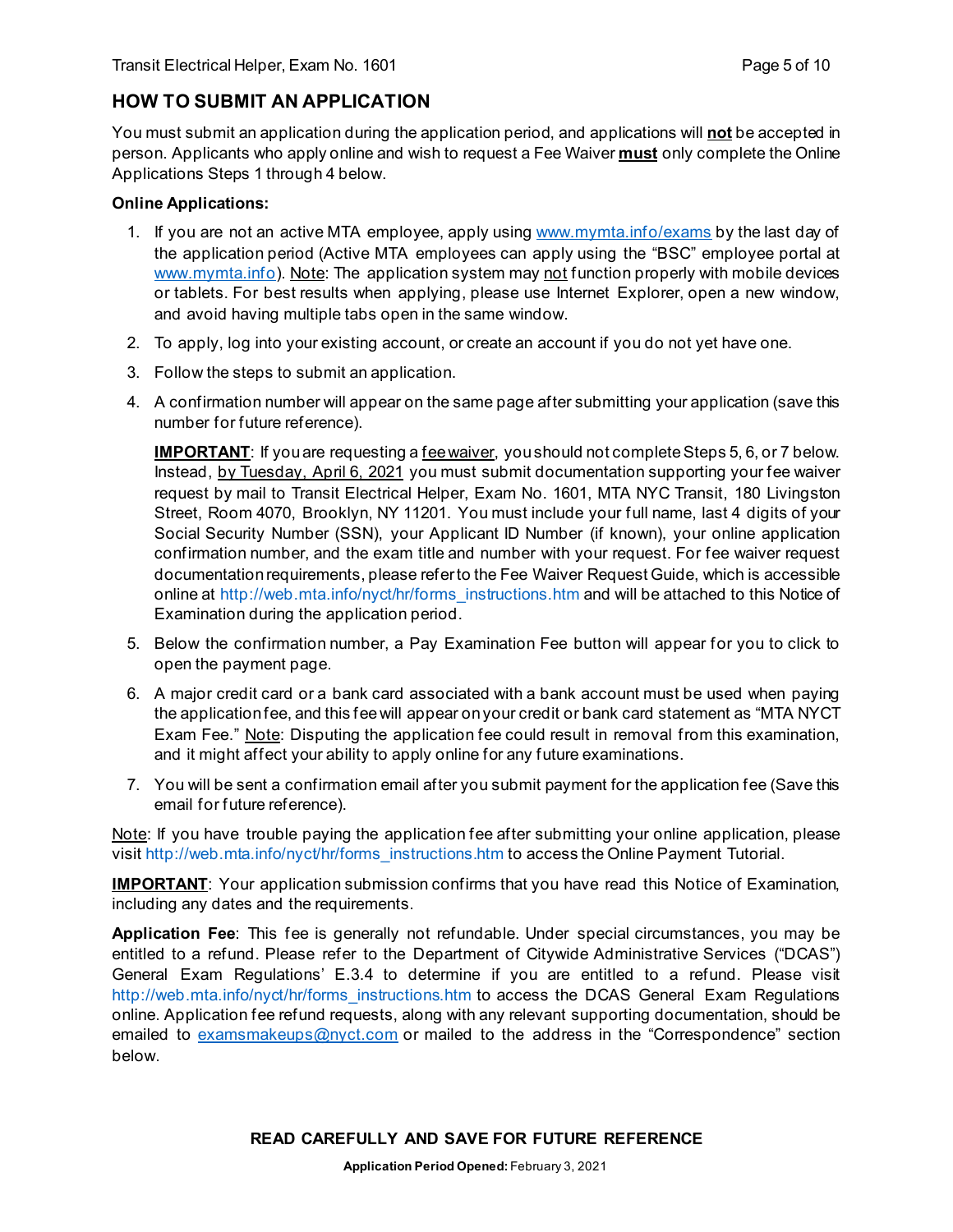#### **ADMISSION LETTER OR NOTICE OF PROPOSED DISQUALIFICATION**

An Admission Letter or a Notice of Proposed Disqualification will be mailed to you about 10 days before the date on which multiple-choice testing is expected to begin. If you do not receive an Admission Letter at least 4 days before this date, you **must** email a request for a duplicate Admission Letter to [examsunit@nyct.com.](mailto:examsunit@nyct.com) A paper copy of the Admission Letter is your ticket for admission to the test.

Applicants **must** keep their mailing address **up to date**. Please refer to the "Correspondence" section below for instructions on how to update your address and other contact information.

#### **THE TEST**

This examination consists of a competitive education and experience test and a qualifying multiplechoice test. Your score on the competitive education and experience test, which you will submit with your application, will be used to determine your place on the eligible list. You will receive a score of 70% on the competitive education and experience test for meeting the education and experience requirements listed in the "How to Qualify" section above. A score of at least 70% is required to pass the competitive education and experience test and the qualifying multiple-choice test.

If you achieve a passing score on the competitiveeducation and experience test, you will be scheduled to take the qualifying multiple-choice test. You will be assigned to a test date and location, and you cannot request that your scheduled test date or location be changed unless you meet the conditions in the "Special Arrangements" section below.

To receive additional points on the competitive education and experience test, you must have supplemental experience performing at least one of the tasks shown below. This experience must be in addition to the experience requirement listed in the "How to Qualify" section above.

- 1. Assisting Maintainers and supervisory employees in the installation, maintenance, testing and repair of electrical, electro-mechanical and electronic equipment
- 2. Inspecting components, parts and equipment, for cleanliness, damage, and defects to ensure proper functioning and compliance with standards or regulations
- 3. Examining electrical units for loose connections and broken insulation
- 4. Utilizing electrical theory to detect equipment malfunctions

| If you have supplemental full-time experience of: | Your score will be: |
|---------------------------------------------------|---------------------|
| One year to two years and eleven months           | 80                  |
| Three years to four years and eleven months       | 90                  |
| Five or more years                                | 100                 |

Veterans' or Disabled Veterans' Credit will be granted only to eligible passing candidates who request that they be applied. Veterans' or Disabled Veterans' Credit should be requested at the time of application but **must** be requested before the date the eligible list is established. Claims for Veterans' or Disabled Veterans' Credit cannot be made once the eligible list is established.

(Continued)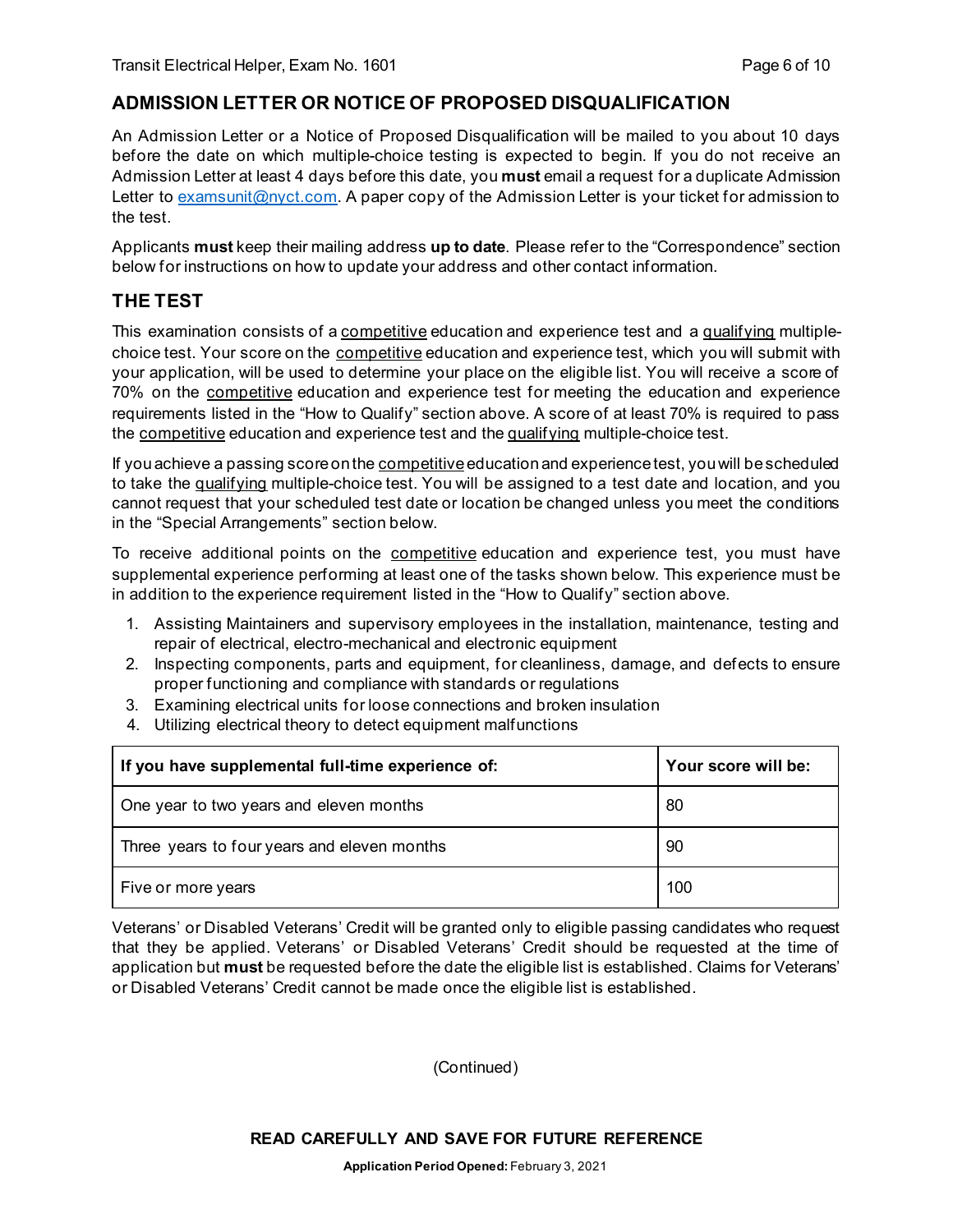# **THE TEST (Continued)**

The qualifying multiple-choice test may include questions that require the use of any of the following abilities:

**Written Comprehension** – The ability to understand written sentences or paragraphs. Example: Understanding written bulletins released by MTA New York City Transit.

**Written Expression** – The ability to use English words or sentences in writing so others will understand. Example: Writing incident reports regarding unusual occurrences.

**Deductive Reasoning** – The ability to apply general rules to specific problems to come up with logical answers. It involves deciding if an answer makes sense. Example: Applying MTA New York City Transit rules and regulations to situations to determine the appropriate action that must be taken.

**Information Ordering** – The ability to follow correctly a rule or set of rules to arrange things or actions in a certain order. The rule or sets of rules used must be given. The things or actions to be put in order can include numbers, letters, words, pictures, procedures, sentences, and mathematical or logical operations. Example: Following a step-by-step procedure to connect a cable to the third rail for power. **Number Facility** – The ability involving the degree to which adding, subtracting, multiplying, and dividing can be done quickly and correctly. Example: Performing mathematical calculations using track markers to determine the current work location on the track.

#### **TEST ADMINISTRATION GUIDELINES**

**Warning:** You are not permitted to enter the test site with cellular phones, smart watches, beepers, pagers, cameras, portable media players, or other electronic devices. Calculators are permitted; however, they must be hand-held, battery or solar powered, numeric only. Calculators with functions **other than** addition, subtraction, multiplication and division **are prohibited**. Electronic devices with an alphabetic keyboard or with word processing or data recording capabilities such as planners, organizers, etc. are prohibited. If you use any of these devices in the building at any time before, during or after the test, you may **not** receive your test results, your test score may be nullified, and your application fee will **not** be refunded.

**Social Distancing** and other safety protocols, **including the wearing of masks**, will be required during the administration of the test. Further details will be provided on your Admission Letter.

You may not have any other person, including children, present with you while you are being processed for or taking the test and no one may wait for you inside of the test site while you are taking the test.

**Required Identification: You are required to bring one (1) form of valid (non-expired) signature and photo bearing identification to the test site**. The name that was used to apply for the exam must match the first and last name on the photo ID. A list of acceptable identification documents is provided below**. If you do not have an acceptable ID, you may be denied testing.** Acceptable forms of identification (bring one) are as follows: State issued driver's license, State issued identification card, US Government issued Passport, US Government issued Military Identification Card, US Government issued Alien Registration Card, IDNYC, Employer ID with photo, or Student ID with photo.

Leaving: You must leave the test site once you finish the test. If you leave the test site after being fingerprinted but before finishing the test, you will not be permitted to re-enter. If you disregard this instruction and re-enter the test site, you may not receive your test results, your test score may be nullified, and your application fee will not be refunded.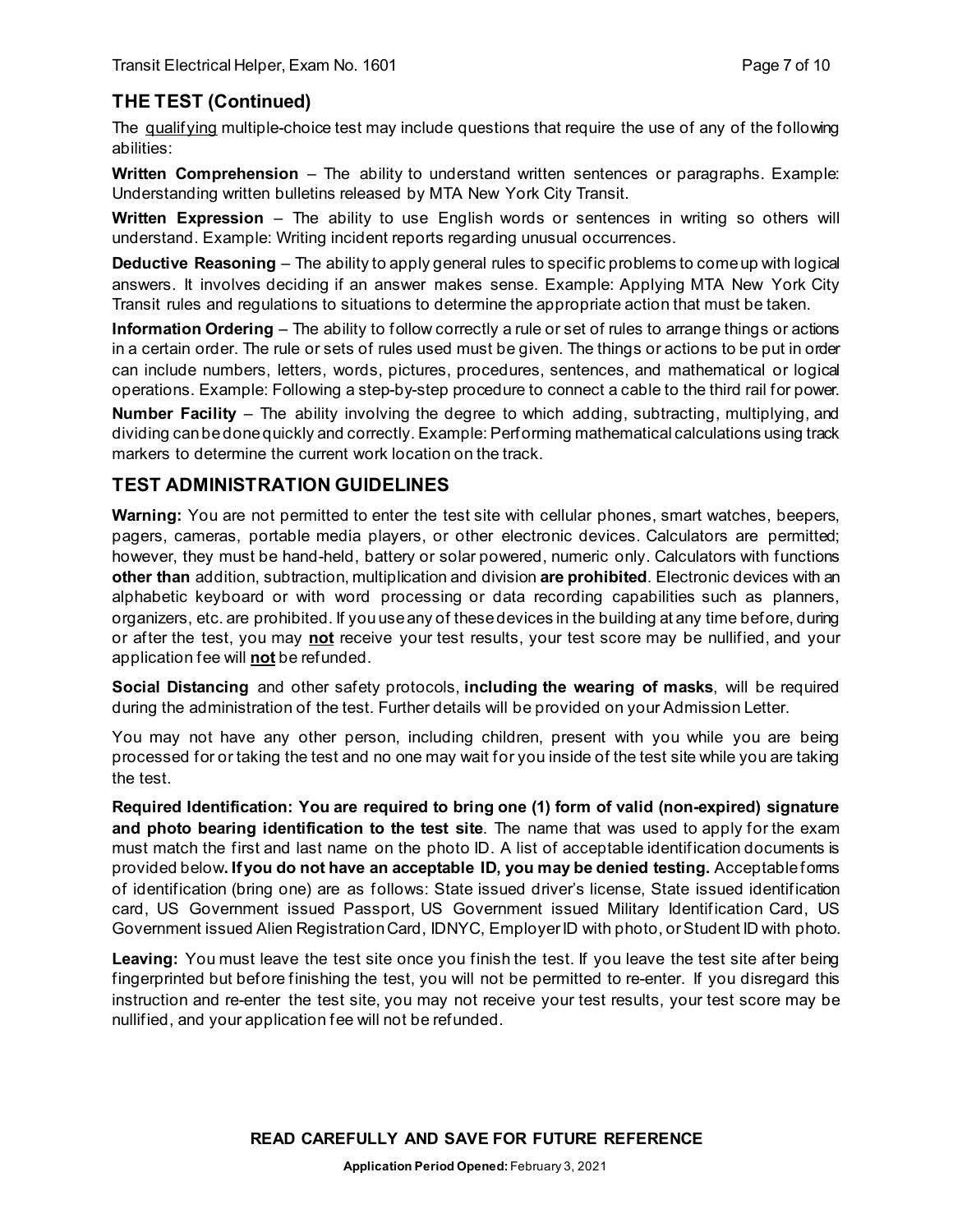# **THE TEST RESULTS**

If you pass the competitive education and experience test and the qualifying multiple-choice test, your name will be placed in final score order on an eligible list and you will be given a list number. You will be notified by mail of your results. If you meet all requirements and conditions, you will be considered for appointment when your name is reached on the eligible list.

#### **ADDITIONAL INFORMATION**

**Training:** You may be required to undergo a formalized training course during your probationary period. Failure to successfully complete the training course may result in termination.

**Probationary Period:** The probationary period for **Transit Electrical Helper** is one year.

**Signal Maintainer Trainee Appointment Conditions:** Signal Maintainer Trainee is a trainee class of positions subject to Rule 5.8.1 of Personnel Rules and Regulations of the City of New York, with a probationary period of 12 months; however, the Trainee service and corresponding probationary period may be extended to a maximum of 18 months. Upon satisfactory completion of the Trainee service and corresponding probationary period, permanent employees in this class of positions will advance, without further examination, to the title of Signal Maintainer.

**Selective Certification for Education, Special Experience and Licensure:** If you have the education, experience or license listed below, you may be considered for appointment to positions requiring this education, experience or licensure through a process called Selective Certification. If you meet the qualification requirements in the "How to Qualify" section and have a qualifying degree and experience, as listed below, follow the instructions given to you on the day of the multiple-choice test to indicate your interest in such Selective Certification(s). Your education, experience and/or licensure will be verified by MTA New York City Transit at the time of consideration for appointment.

- 1. **Selective Certification for Education or Experience in the Mass Transportation Industry (MTI):** You must meet the conditions in "A" or "B" below.
	- A. **Education:** When meeting the education requirements in the "How to Qualify" section above, you must have attended a specialized program that focused on electrical, electronic, or electro-mechanical technology in the mass transportation industry; or
	- B. **Experience:** When meeting the experience requirements in the "How to Qualify" section above, you must have worked as a helper performing repairs or maintenance on electrical, electronic or electro-mechanical equipment in the mass transportation industry.
- 2. **Selective Certification for Commercial Driver License (CDL**): If you qualify for this Selective Certification, you may be given preferred consideration for such positions in Electrical Power Maintenance. To qualify for this Selective Certification, you will be required to possess at the time of appointment either:
	- A. A Class B Commercial Driver License valid in the State of New York with endorsement for hazardous materials and no disqualifying restrictions; or
	- B. A Motor Vehicle Driver License valid in the State of New York and Learner's Permit for a Class B Commercial Driver License valid in the State of New York.

If you qualify under "2B" above, you will be appointed subject to receipt of a Class B Commercial Driver License valid in the State of New York with an endorsement for hazardous materials within six months of appointment. For all appointments through Selective Certification, the Class B Commercial Driver License valid in the State of New York with an endorsement for hazardous materials and no disqualifying restrictions must be maintained for the duration of employment in the Electrical Power Maintenance Group. If you have serious moving violations, license suspension or an accident record you may be disqualified.

(Continued)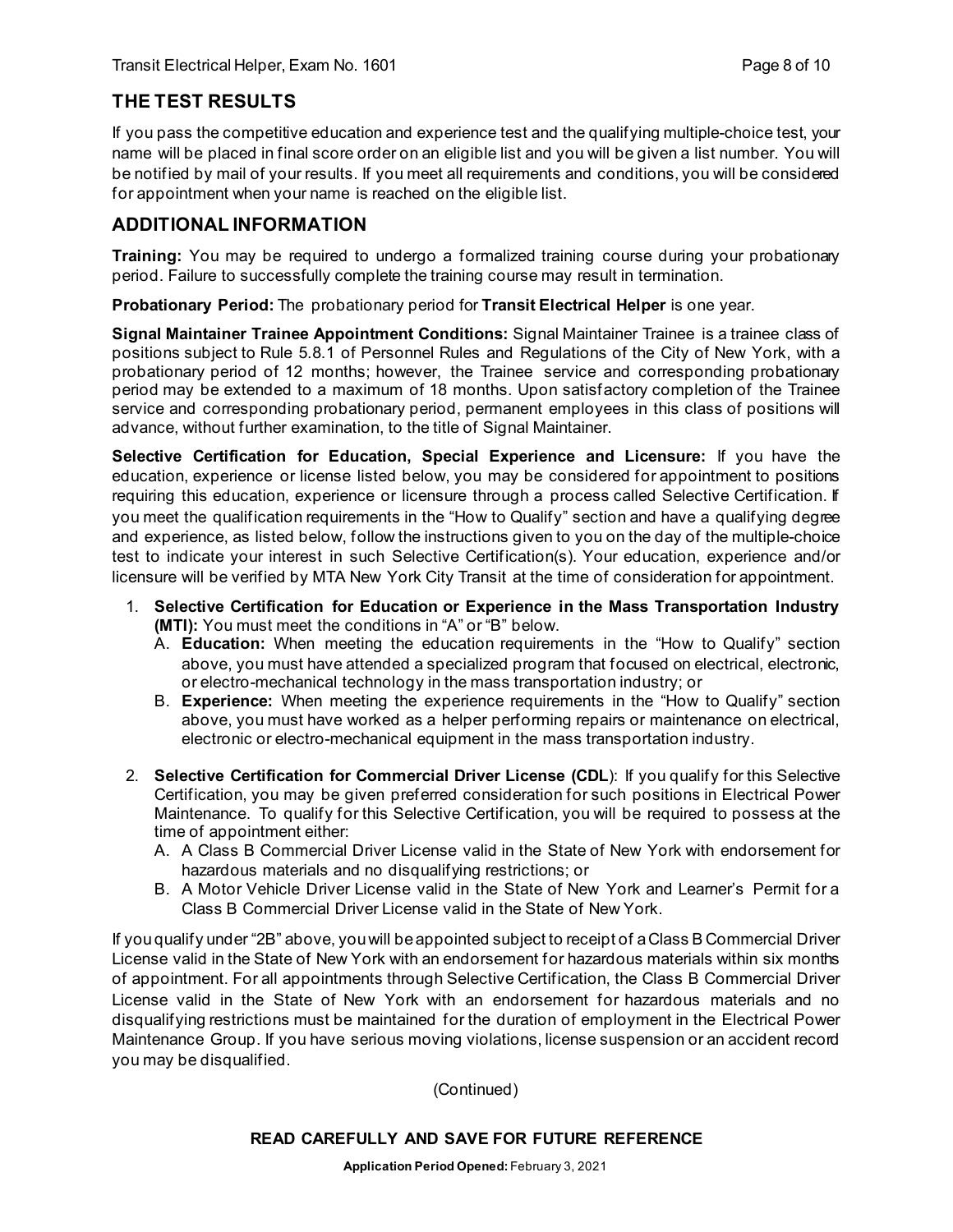# **ADDITIONAL INFORMATION (Continued)**

**Commercial Motor Vehicle Driving Experience in the Military or New York National Guard:** If you are an active member or former member (discharged in the past year) of the military or New York National Guard and have experience driving a Commercial Motor Vehicle in the military or New York National Guard, you may be eligible for a waiver of the New York State commercial driving skills test through the New York State Department of Motor Vehicles. If you believe that you may be eligible for this waiver, you must apply for the waiver through the New York State Department of Motor Vehicles.

The above Selective Certification requirements may be met at any time during the duration of the list. If you meet this requirement at some future date, please submit a request by mail to the address in the correspondence section below. Please include the examination title and number, your social security number, and the Selective Certification you are requesting in your correspondence.

#### **SPECIAL ARRANGEMENTS**

**Special Test Accommodations:** If you plan to request an alternate test date due to your religious observance or special testing accommodations due to disability, please follow the instructions included in the Special Circumstances Guide, which is accessible online at [http://web.mta.info/nyct/hr/forms\\_instructions.htm](http://web.mta.info/nyct/hr/forms_instructions.htm) and will be attached to this Notice of Examination during the application period. An alternate test date due to religious observance must be requested no later than 15 days prior to the first scheduled test date. Special testing accommodations due to disability must be requested no later than 30 days prior to the first scheduled test date.

**Make-Up Tests:** You may apply for a make-up test if you cannot take the qualifying multiple-choice test as scheduled for any of the following reasons:

- 1. Compulsory attendance before a public body; or
- 2. On-the-job injury or illness caused by municipal employment where you are an officer or employee of the City; or
- 3. Absence from the test within one week after the death of a spouse, domestic partner, parent, sibling, child, or child of a domestic partner where you are an officer or employee of the City; or
- 4. Absence due to ordered military duty; or
- 5. A clear error for which MTA New York City Transit is responsible; or
- 6. A temporary disability, pregnancy-related, or child-birth related condition preventing you from taking the test.

To request a make-up test, submit your request with documentation of the special circumstances that caused you to miss your test (as attachments) by email to [examsmakeups@nyct.com](mailto:examsmakeups@nyct.com) or by mail to the address in the "Correspondence" section below as soon as possible.